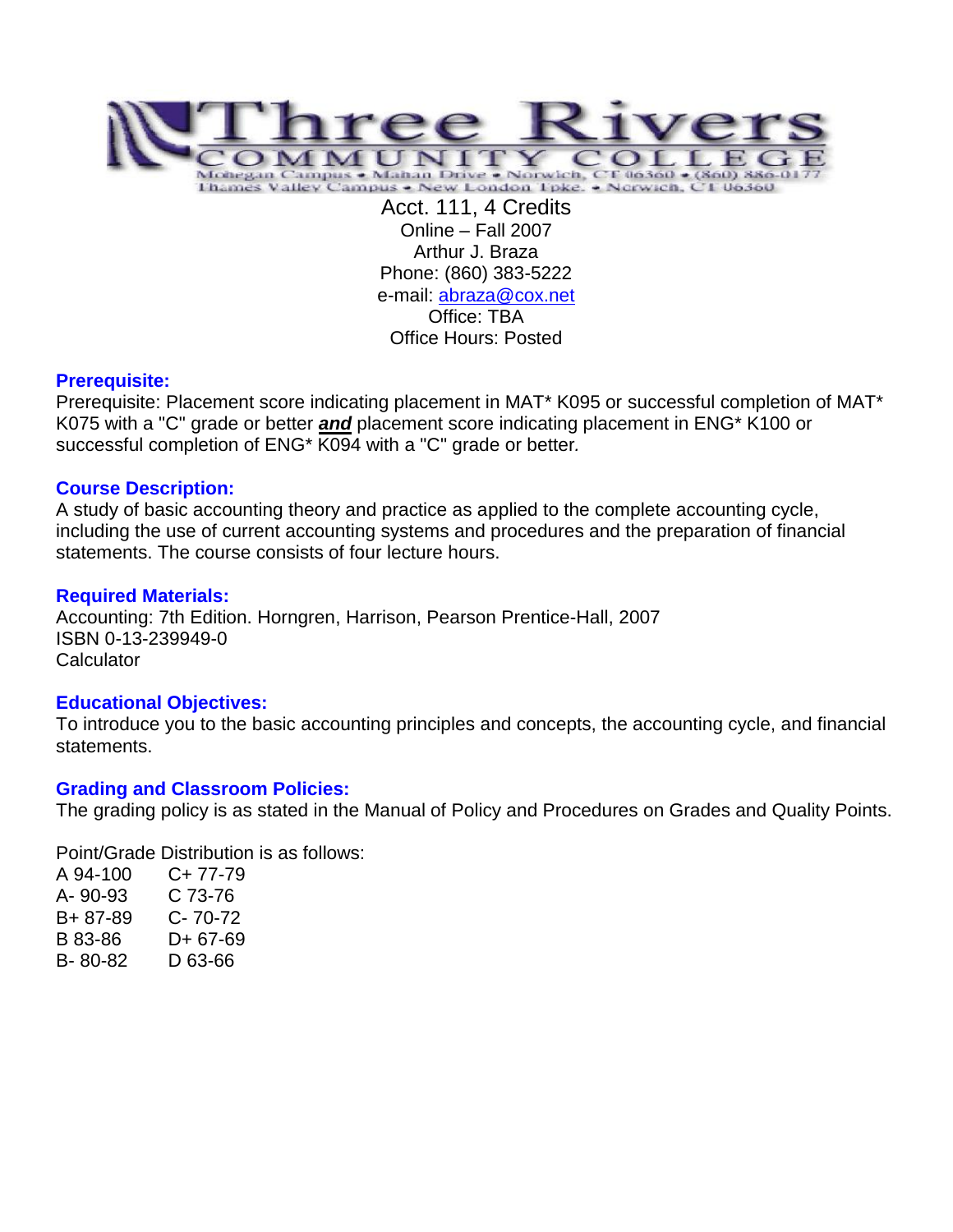## **Grading and Classroom Policies:**

There are three semester exams and a *MANDATORY* final exam. If a semester exam is missed it is a zero. The final exam is *MANDATORY* and cannot be missed nor dropped. I will drop the lowest semester exam grade but not the final exam.

## **Attendance Policy:**

*Participation in chat rooms is optional. I provide the chat sessions to allow you to ask questions in real time. You may always email your questions to [abraza@cox.net](mailto:abraza@cox.net)*

### **Withdrawal Policy:**

A student who finds it necessary to discontinue a course must complete a "Withdrawal Request Form" in the Registrar's office. Students who do not withdraw, but stop attending will be assigned an "F" signifying a failing grade. Eligibility for a refund of tuition is based upon the date of withdrawal when received by the Registrar.

# **Disabilities Statement:**

If you are a student with a disability and believe you need accommodations for this class, it is your responsibility to contact the Disabilities Counseling Services at 383-5240. To avoid any delay in the receipt of accommodations, you should contact the counselor as soon as possible. Please note that I cannot provide accommodations based upon disability until I have received an accommodation letter from the Disabilities Counselor.

# **Academic Integrity:**

Any student who cheats on an exam will receive a grade of ZERO for the exam. Any subsequent cheating will result in a ZERO for the course and possible suspension from the College.

### **Course Contents:**

Chapter 1 Accounting and the Business Environment

Chapter 2 Recording Business Transactions

Chapter 3 The Adjusting Process

Chapter 4 Completing the Accounting Cycle

Chapter 5 Merchandising Operations

Chapter 6 Merchandise Inventory

Chapter 7 Accounting Information Systems

Chapter 8 Internal Control and Cash

Chapter 9 Receivables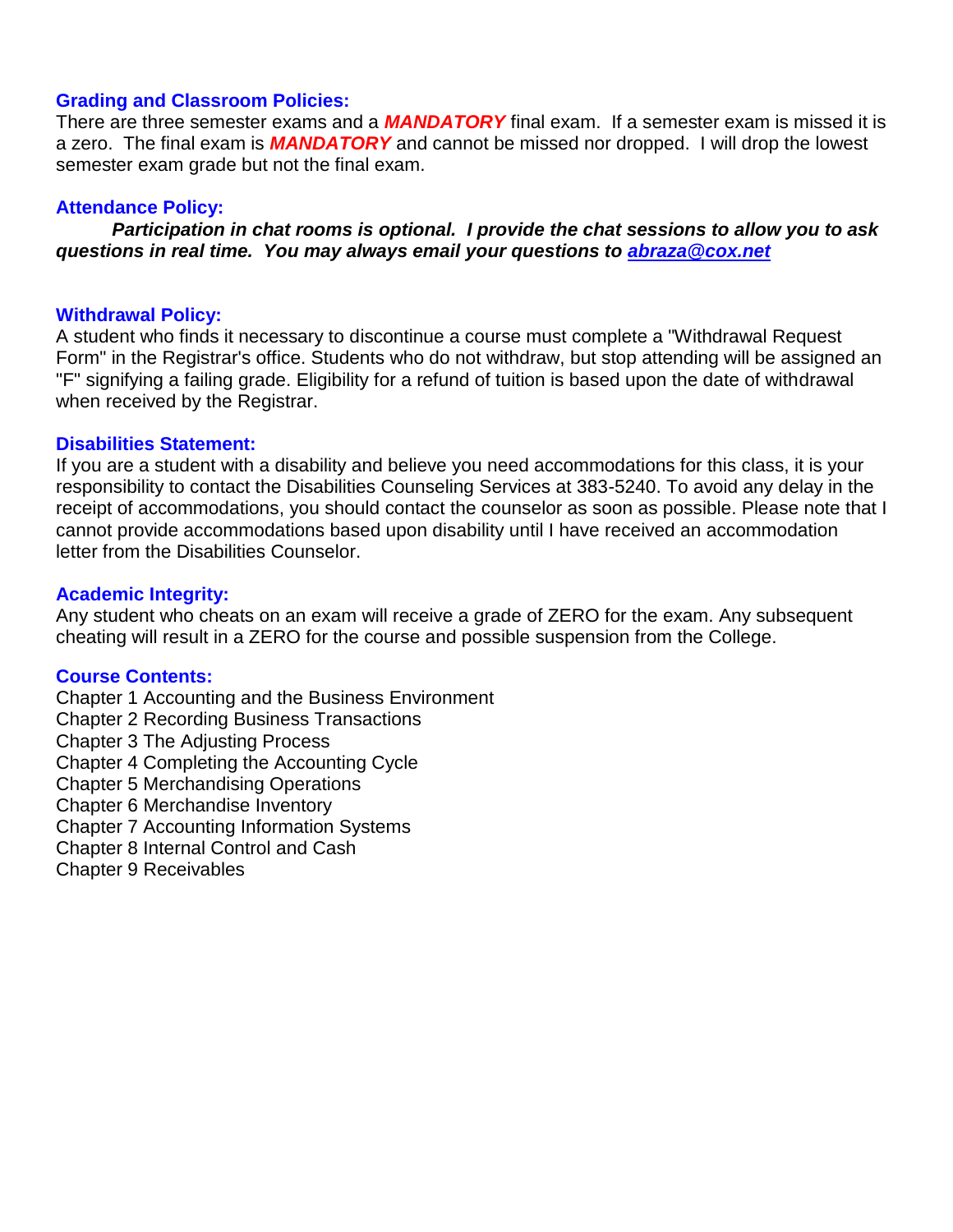| <b>Week</b><br>8/28 | <b>Chapter</b><br>1. | <b>Exercises</b><br>E1-17, E1-18, E1-21, E1-22       | <b>Problems</b><br>P1-28A, P1-29A, P1-31A      |  |
|---------------------|----------------------|------------------------------------------------------|------------------------------------------------|--|
| 8/29                |                      | Office hours 8 to 9 PM                               |                                                |  |
| 9/4                 | $\overline{2}$       | E2-16, E2-17, E2-18,<br>E2-19, E2-20, E2-26          | P2-31A, P2-32A                                 |  |
| 9/6                 |                      | Office hours 8 to 9 PM                               |                                                |  |
| 9/11                | 3                    | E3-14, E3-17, E3-19, E3-20, E3-21                    | P3-32A, P3-33A                                 |  |
| 9/17                |                      | Office hours 8 to 9 PM                               |                                                |  |
| 9/18                | 3                    | Exam #1 Chapters 1 & 2 Exam open from 9/21 to 9/24   |                                                |  |
| 9/25                |                      | E4-13, E4-14, E4-15, E4-16, E4-20                    | P4-25A, P4-26A,                                |  |
| 9/27                |                      | Office hours 8 to 9 PM                               |                                                |  |
| 10/8                |                      | Exam #2 Chapters 3 & 4 Exam open from 10/11 to 10/14 |                                                |  |
| 10/9                |                      | Office hours 8 to 9 PM                               |                                                |  |
| 10/9                | 5                    | E5-14, E5-17, E5-19<br>E5B-1 (Page                   | P5-28A, P5-29A<br>P5B-1 (Page<br>$\rightarrow$ |  |
| 10/16               | $5-6$                |                                                      |                                                |  |
| 10/18               |                      | Office hours 8 to 9 PM                               |                                                |  |
| 10/23               | 6                    | E6-14, E6-15, E6-16, E6-20, E6-21                    | P6-28A, P6-29A, P6-30A,<br>P6-33A              |  |
| 10/30               | 6                    |                                                      |                                                |  |
| 11/6                | $\overline{7}$       | Pages 360 to 364<br>S7-6, S7-8                       |                                                |  |
| 11/8                |                      | Office hours 8 to 9 PM                               |                                                |  |
| 11/19               |                      | Office hours 8 to 9 PM                               |                                                |  |
| 11/20               | 7                    | Exam #3 Chapters 5, 6 & 7 Open from 11/22 to 11/25   |                                                |  |